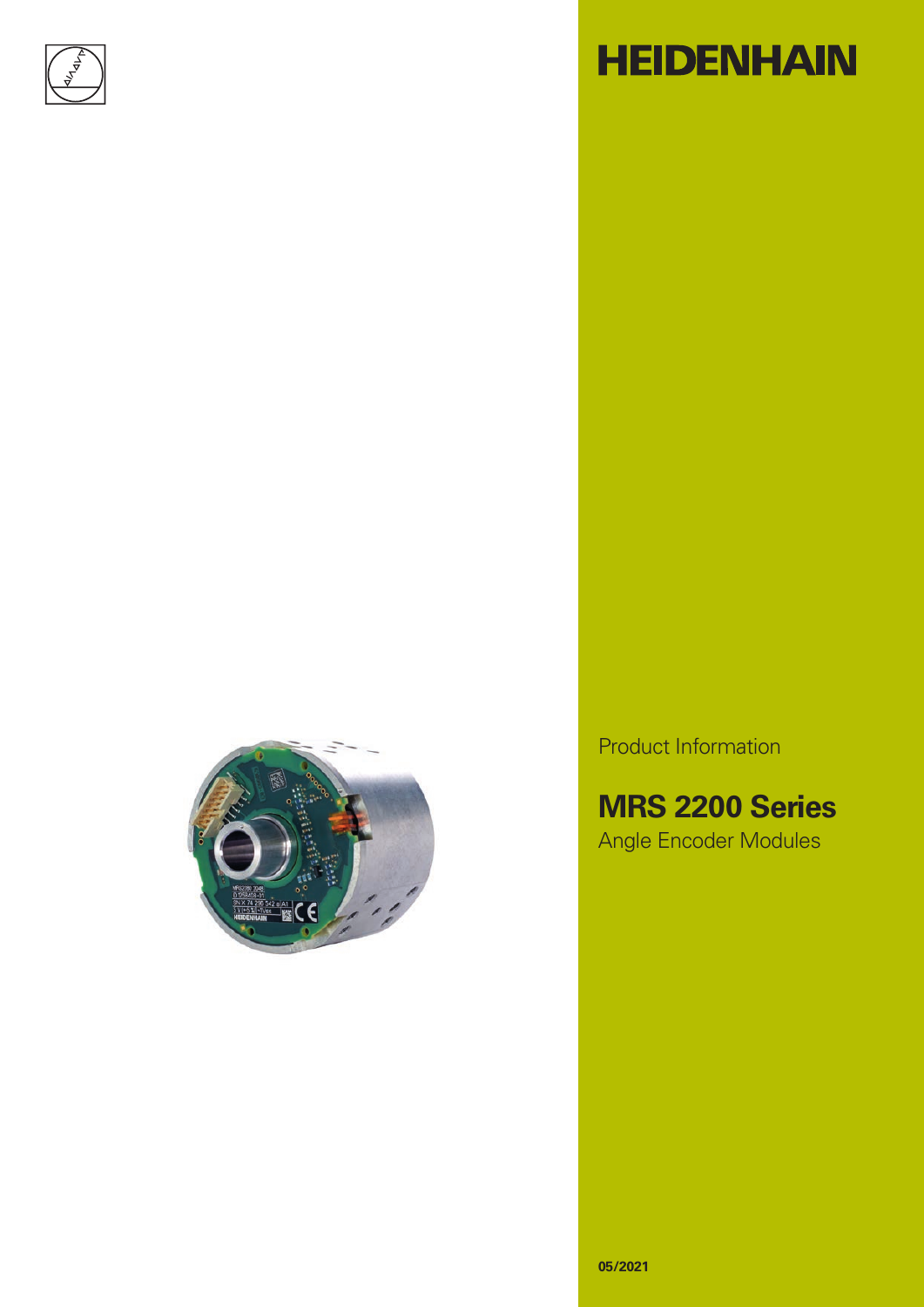

1 = Tightening torque of the M3 - 8.8 cylinder head screw: 1.1 Nm  $\pm$ 0.05 Nm

- 2 = Tightening torque of the M4  $-$  8.8 cylinder head screw: 2.5 Nm  $\pm$ 0.13 Nm
- $3 =$  Mark for 0° position  $\pm 5^{\circ}$
- 4 = Direction of shaft rotation for ascending position values
- 5 = LED position
- $6 =$  Permitted for shaft clamping
- $7 =$  Area available for flex PCB
- 

 $< 6$  mm:  $\pm 0.2$  mm



mm ......<br>Tolerancing ISO 8015<br>ISO 2768 - m H  $< 6$  mm:  $\pm 0.2$  mm





1 = Tightening torque of the M3 – 8.8 cylinder head screw: 1.1 Nm  $\pm$ 0.05 Nm

- 2 = Tightening torque of the M4 8.8 cylinder head screw: 2.5 Nm  $\pm$ 0.13 Nm
- $3 =$  Mark for 0 $^{\circ}$  position  $\pm 5^{\circ}$
- $4 =$  Direction of shaft rotation for ascending position values
- $5 = LED$  position
- $6 =$  Permitted for shaft clamping
- $7 =$  Area available for flex PCB



#### **MRS 2280**

**Angle encoder module with integrated encoder and bearing**

- **• Compact dimensions**
- **• High measuring and bearing accuracy**
- **• Hollow shaft 10 mm**
- **• High resistance to tilt**

#### **MRS 2281**

- **Angle encoder module with integrated encoder and bearing**
- **• Compact dimensions**
- **• High measuring and bearing accuracy**
- **• Hollow shaft 10 mm • High resistance to tilt**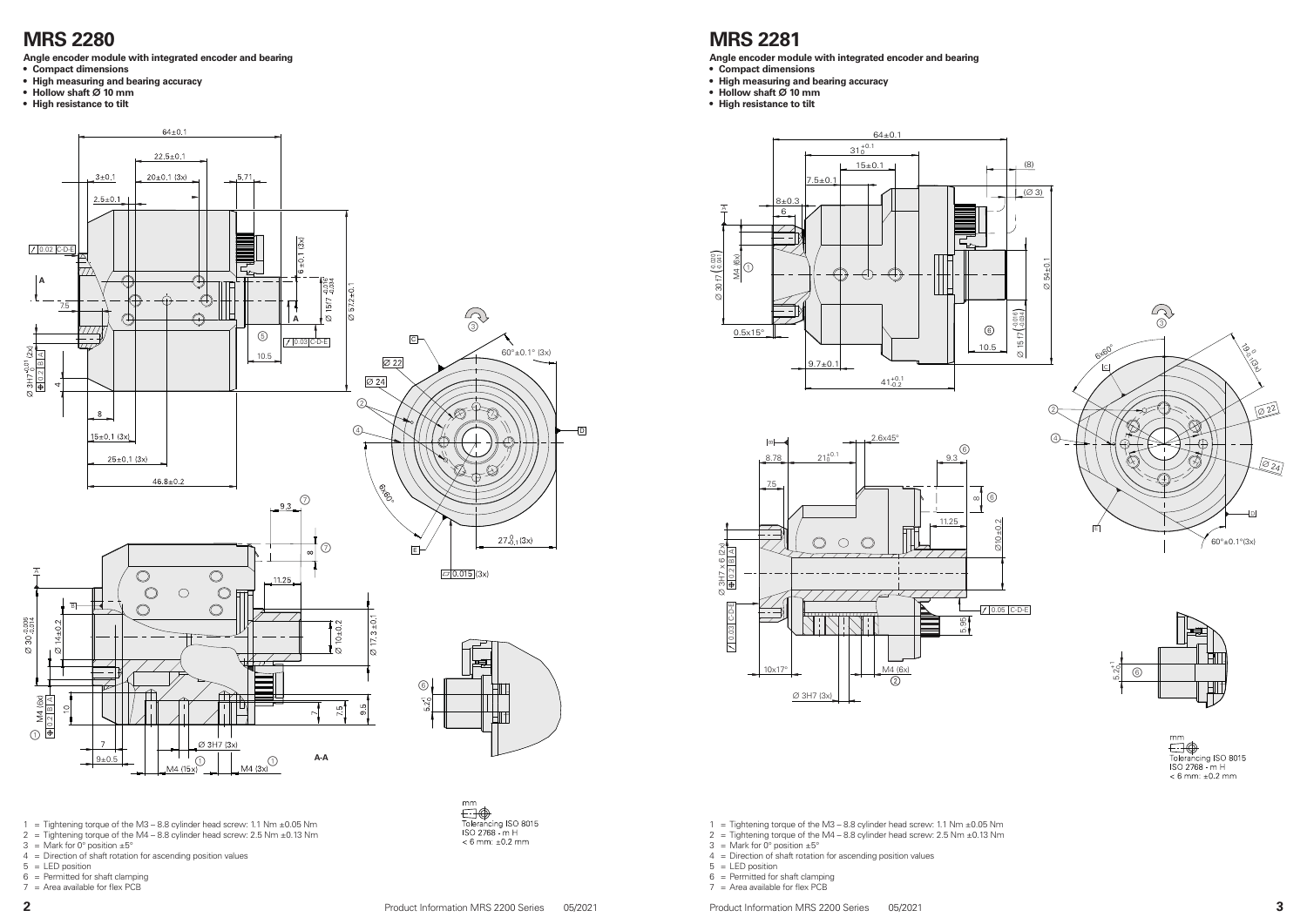

**MRS 2280 MRS 2281**



### **Specifications**

|    | <b>MRS 2281</b>                                          |
|----|----------------------------------------------------------|
| 'n |                                                          |
|    | 50 N (centered load)                                     |
|    |                                                          |
|    | $2.5$ Nm                                                 |
|    | Axial: 27 N/µm<br>Radial: 77 N/µm<br>(calculated values) |
|    | 24 Nm/mrad (calculated value)                            |
|    |                                                          |
|    | $\leq 15$ mNm                                            |
|    | $\leq 20$ mNm                                            |

| ctor) | 0.23 kg (without cable or connector) |
|-------|--------------------------------------|

## Specifications

| <b>Encoder characteristics</b>   | <b>Incremental</b>                                                    |                 |  |  |  |  |  |
|----------------------------------|-----------------------------------------------------------------------|-----------------|--|--|--|--|--|
|                                  | <b>MRS 2280</b>                                                       | <b>MRS 2281</b> |  |  |  |  |  |
| <b>Measuring standard</b>        | <b>DIADUR</b> circular scale                                          |                 |  |  |  |  |  |
| Signal periods                   | 2048                                                                  |                 |  |  |  |  |  |
| <b>System accuracy</b>           | ±10''                                                                 |                 |  |  |  |  |  |
| Position error per signal period | $\pm 1.5^{\prime\prime}$                                              |                 |  |  |  |  |  |
| Repeatability                    | From both directions: 3"                                              |                 |  |  |  |  |  |
| RMS position noise               | Typically 0.07"                                                       |                 |  |  |  |  |  |
| <b>Interface</b>                 | $\sim$ 1 V <sub>PP</sub>                                              |                 |  |  |  |  |  |
| Reference marks                  | One                                                                   |                 |  |  |  |  |  |
| Cutoff frequency -3 dB           | $\geq$ 210 kHz                                                        |                 |  |  |  |  |  |
| <b>Electrical connection</b>     | 14-pin header; adapter cable with quick connector as accessory        |                 |  |  |  |  |  |
| Cable length                     | $\leq$ 30 m (with HEIDENHAIN cable)                                   |                 |  |  |  |  |  |
| Supply voltage                   | DC $5V \pm 0.25V$                                                     |                 |  |  |  |  |  |
| Power consumption (max.)         | $5.25$ V: $\leq 700$ mW                                               |                 |  |  |  |  |  |
| Current consumption (typical)    | Without load: $I_P = 60$ mA; max. 120 mA<br>max. 130 mA<br>With load: |                 |  |  |  |  |  |

| <b>Bearing properties</b>                                  | <b>Incremental</b>                                                                                     |                                                          |  |  |  |  |
|------------------------------------------------------------|--------------------------------------------------------------------------------------------------------|----------------------------------------------------------|--|--|--|--|
|                                                            | <b>MRS 2280</b>                                                                                        | <b>MRS 2281</b>                                          |  |  |  |  |
| <b>Shaft</b>                                               | Hollow through shaft $D = 10$ mm                                                                       |                                                          |  |  |  |  |
| Max. permissible axial load <sup>1)</sup>                  | 100 N (centered load)<br>50 N (centered load)                                                          |                                                          |  |  |  |  |
| Max. permissible radial load <sup>1)</sup>                 | 45 N                                                                                                   |                                                          |  |  |  |  |
| Max. permissible tilting torque <sup>1)</sup>              | 5 Nm                                                                                                   | 2.5 Nm                                                   |  |  |  |  |
| <b>Contact stiffness</b>                                   | Axial: 54 N/µm<br>Radial: 153 N/µm<br>(calculated values)                                              | Axial: 27 N/µm<br>Radial: 77 N/µm<br>(calculated values) |  |  |  |  |
| Resistance to tilt                                         | 52 Nm/mrad (calculated value)                                                                          | 24 Nm/mrad (calculated value)                            |  |  |  |  |
| Mech. permissible speed                                    | 1000 rpm                                                                                               |                                                          |  |  |  |  |
| Moment of friction                                         | $\leq 20$ mNm                                                                                          | $\leq 15$ mNm                                            |  |  |  |  |
| <b>Starting torque</b>                                     | $\leq 30$ mNm<br>$\leq$ 20 mNm                                                                         |                                                          |  |  |  |  |
| Max. transferable shaft torque <sup>1)</sup>               | 1 Nm                                                                                                   |                                                          |  |  |  |  |
| Moment of inertia of rotor                                 | $1.5 \cdot 10^{-5}$ kgm <sup>2</sup>                                                                   | $0.9 \cdot 10^{-5}$ kgm <sup>2</sup>                     |  |  |  |  |
| Radial guideway accuracy                                   | $\leq 0.8 \mu m^{2}$                                                                                   | $\leq$ 2.4 $\mu$ m <sup>2)</sup>                         |  |  |  |  |
| Non-reproducible radial<br>guideway accuracy               | $\leq$ 0.5 $\mu$ m <sup>2)</sup>                                                                       | $\leq 1.6$ $\mu m^{2}$                                   |  |  |  |  |
| Axial runout of the surface                                | $\leq 20 \mu m$                                                                                        | $\leq 30$ µm                                             |  |  |  |  |
| Radial runout                                              | $\leq 30 \mu m$<br>$\leq 50 \mu m$                                                                     |                                                          |  |  |  |  |
| Vibration 55 Hz to 2000 Hz<br><b>Shock 6 ms</b>            | $\leq$ 200 m/s <sup>2</sup> (EN 60068-2-6)<br>≤ 100 m/s <sup>2</sup> (EN 60068-2-27)<br>(without load) |                                                          |  |  |  |  |
| <b>Protection EN 60529</b>                                 | IPOO <sup>3</sup>                                                                                      |                                                          |  |  |  |  |
| <b>Operating temperature</b><br><b>Storage temperature</b> | 0 °C to 50 °C<br>0 °C to 50 °C                                                                         |                                                          |  |  |  |  |
| <b>Relative air humidity</b>                               | $\leq$ 75 % without condensation                                                                       |                                                          |  |  |  |  |
| <b>Mass</b>                                                | 0.23 kg (without cable or connector)<br>0.34 kg (without cable or connector)                           |                                                          |  |  |  |  |

<sup>1)</sup> Purely static load, without additional vibrations or shock load. The overlapping of individual loads is not taken into account.<br><sup>2)</sup> Measured at distance h = 20 mm from the mating surface of the rotor; see *Measuring* 

*Angle Encoder Modules* brochure 3) The electromagnetic compatibility of the complete system must be ensured by taking the correct measures during installation.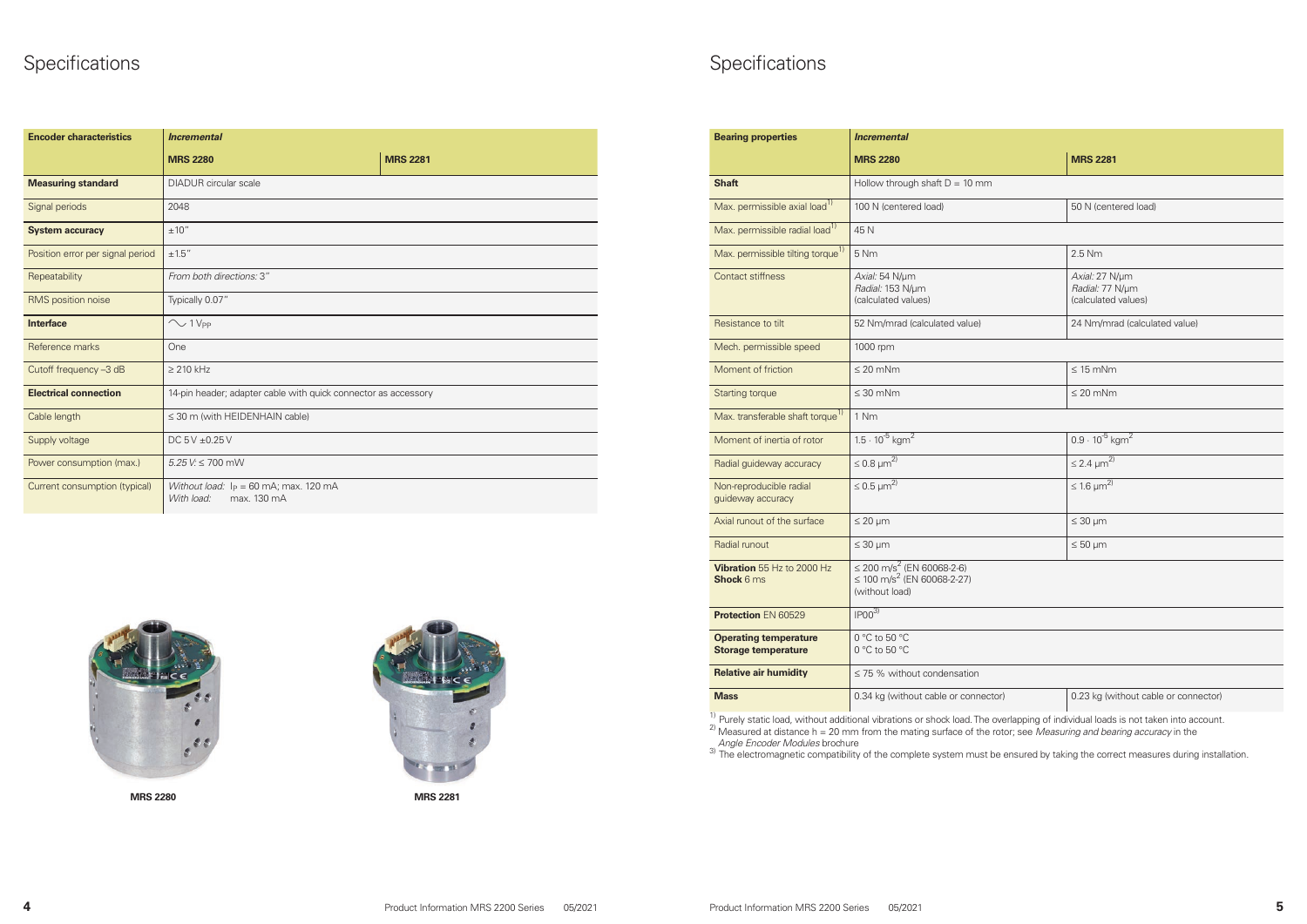|  | ٢ |  |
|--|---|--|

### **Interfaces**  $\sim$  1 V<sub>PP</sub> incremental signals



HEIDENHAIN encoders with  $\sim$  1 V<sub>PP</sub> interface provide voltage signals that can be highly interpolated.

The sinusoidal **incremental signals** A and B are phase-shifted by 90° elec. and have amplitudes of typically 1 V<sub>PP</sub> The illustrated sequence of output signals—with B lagging A—applies to the direction of motion shown in the dimension drawing.

| <b>Pin layout</b>    |                 |                     |                 |                     |                |       |                |                     |                |              |               |               |               |
|----------------------|-----------------|---------------------|-----------------|---------------------|----------------|-------|----------------|---------------------|----------------|--------------|---------------|---------------|---------------|
| 14-pin PCB connector |                 |                     |                 |                     | .<br>1234567   |       | 티<br>14        |                     |                |              |               |               |               |
|                      |                 |                     | Power supply    |                     |                |       |                | Incremental signals |                |              |               | Other signals |               |
| 터                    | 1 <sub>b</sub>  | 7a                  | 5 <sub>b</sub>  | 3a                  | 6 <sub>b</sub> | 2a    | 3 <sub>b</sub> | 5a                  | 4 <sub>b</sub> | 4a           |               |               |               |
|                      | $U_{P}$         | <b>Sensor</b><br>Up | 0V              | <b>Sensor</b><br>0V | A+             | $A-$  | $B+$           | $B -$               | $R+$           | $R-$         | <b>Vacant</b> | Vacant        | <b>Vacant</b> |
|                      | Brown/<br>Green | Blue                | White/<br>Green | White               | Brown          | Green | Gray           | Pink                | Red            | <b>Black</b> |               | Violet        | Yellow        |

The **reference mark signal** R has a unique assignment to the incremental signals. The output signal may be lower next to the reference mark.

> **Cable shield** connected to housing;  $U_P$  = Power supply voltage **Sensor:** The sense line is connected in the encoder with the corresponding power line. Vacant pins or wires must not be used!

#### **1 V<sub>PP</sub> cable**

#### **Further information:**

For detailed descriptions of all available interfaces, as well as general electrical information, please refer to the *Interfaces of HEIDENHAIN Encoders* brochure.

| <b>PUR output cable</b> $\varnothing$ 3.7 mm 6 x (2 x 0.05 mm <sup>2</sup> ) |                                              |
|------------------------------------------------------------------------------|----------------------------------------------|
| With 14-pin PCB connector and<br>15-pin D-sub connector (male)               | $\mathsf{P}\blacktriangleright\hspace{-4pt}$ |

| 1160480-xx |
|------------|
|            |

#### **Electrical connection**